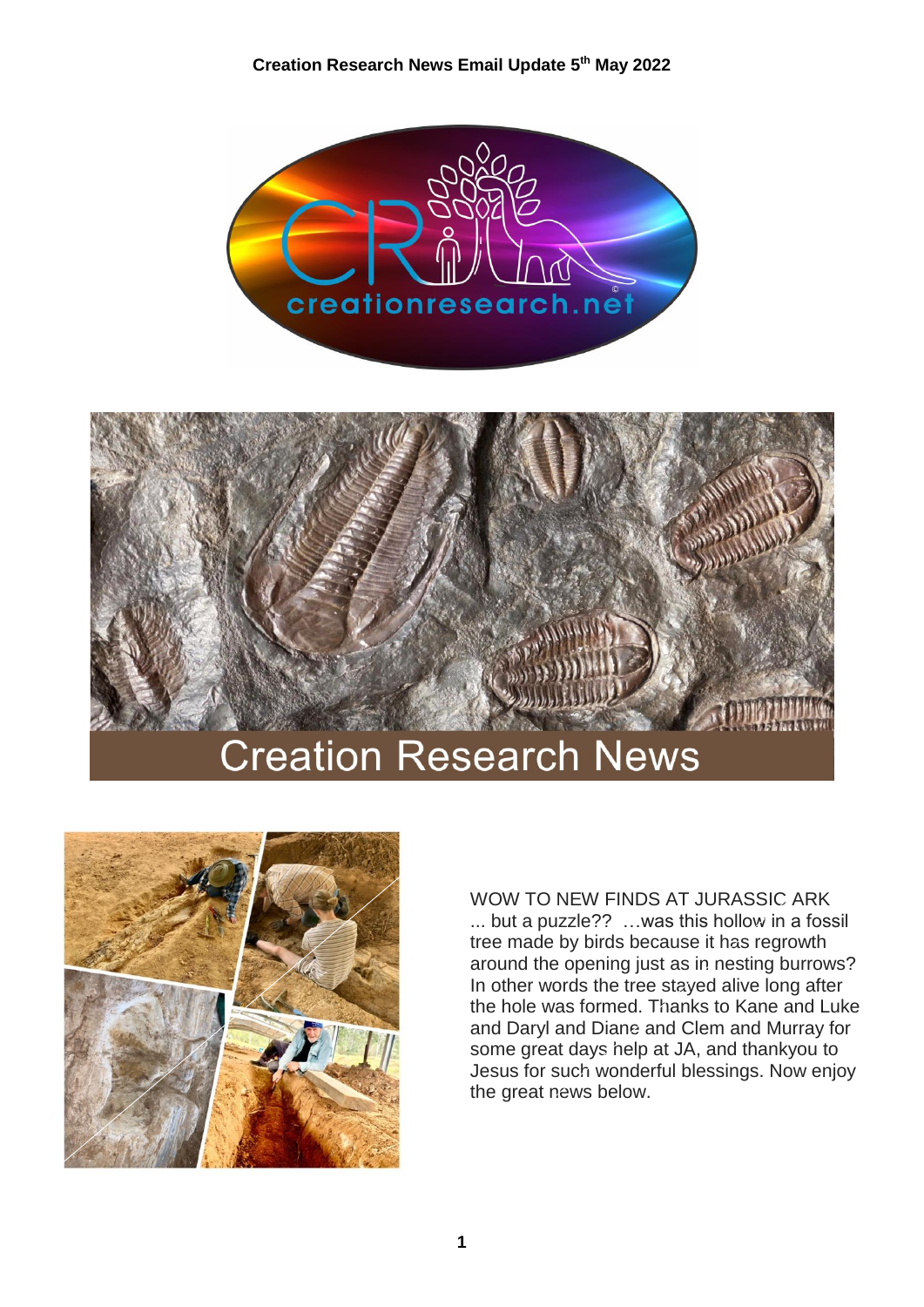

OUR BONE LADIES sort some of our marsupial fossils for DNA testing. Pray for all the behinds the scenes activities that few get to see but which have great value. (pictured above Diane Eager and Trish Peard)

DON'T MISS CREATION CONVERSATIONS on our YouTube ... every Friday 9pm UK time and Saturday 6am Oz Eastern.

Great QnA every week. WITH Joe Hubbard, John Mackay, Diane Eager and Sam Jenkyns. Watch past episodes [here.](https://nam12.safelinks.protection.outlook.com/?url=https%3A%2F%2Fwww.youtube.com%2Fplaylist%3Flist%3DPLaMJ4ffBY88DJUs39e9VsImoj_qBYvP9W&data=05%7C01%7C%7C115fca1313a6411028db08da2e373df2%7C84df9e7fe9f640afb435aaaaaaaaaaaa%7C1%7C0%7C637873112068643786%7CUnknown%7CTWFpbGZsb3d8eyJWIjoiMC4wLjAwMDAiLCJQIjoiV2luMzIiLCJBTiI6Ik1haWwiLCJXVCI6Mn0%3D%7C3000%7C%7C%7C&sdata=0KnsHW9s2kIlE5ggHQFmowRtqj4wdcDLMxxQ3hxNcio%3D&reserved=0)

TASSY REP CRAIG HAWKINS MSc Forestry will be on Creation Conversations 13/14 May with 'Evidence for a young earth in the forest'.

Good news as a reopened Tasmania brings biggest monthly crowds ever to the Creation Discovery Center. Drop in now Tasmania is tourist friendly again. [Here](https://creationresearch.net/events-itinerary/creation-discovery-centre-tasmania/) 

NEW AND EYEOPENING …WATCH OUR 'Fountains of the Deep video' we prepared for the APRIL USA Creation Conference now online [https://youtu.be/n\\_SK5apzjdo](https://nam12.safelinks.protection.outlook.com/?url=https%3A%2F%2Fyoutu.be%2Fn_SK5apzjdo&data=05%7C01%7C%7C115fca1313a6411028db08da2e373df2%7C84df9e7fe9f640afb435aaaaaaaaaaaa%7C1%7C0%7C637873112068643786%7CUnknown%7CTWFpbGZsb3d8eyJWIjoiMC4wLjAwMDAiLCJQIjoiV2luMzIiLCJBTiI6Ik1haWwiLCJXVCI6Mn0%3D%7C3000%7C%7C%7C&sdata=ifs97fSN4%2F5ZWbcG6XgxBjR91ZOApRkbkIEsoiA%2B6DY%3D&reserved=0) 



USA DR GLEN WILSON AND WIFE RUBY KICK OFF OUR POST COVID USA RADIO SHOW ...contact Glen on email for more details **[g\\_r\\_wilson@hotmail.com](mailto:g_r_wilson@hotmail.com)**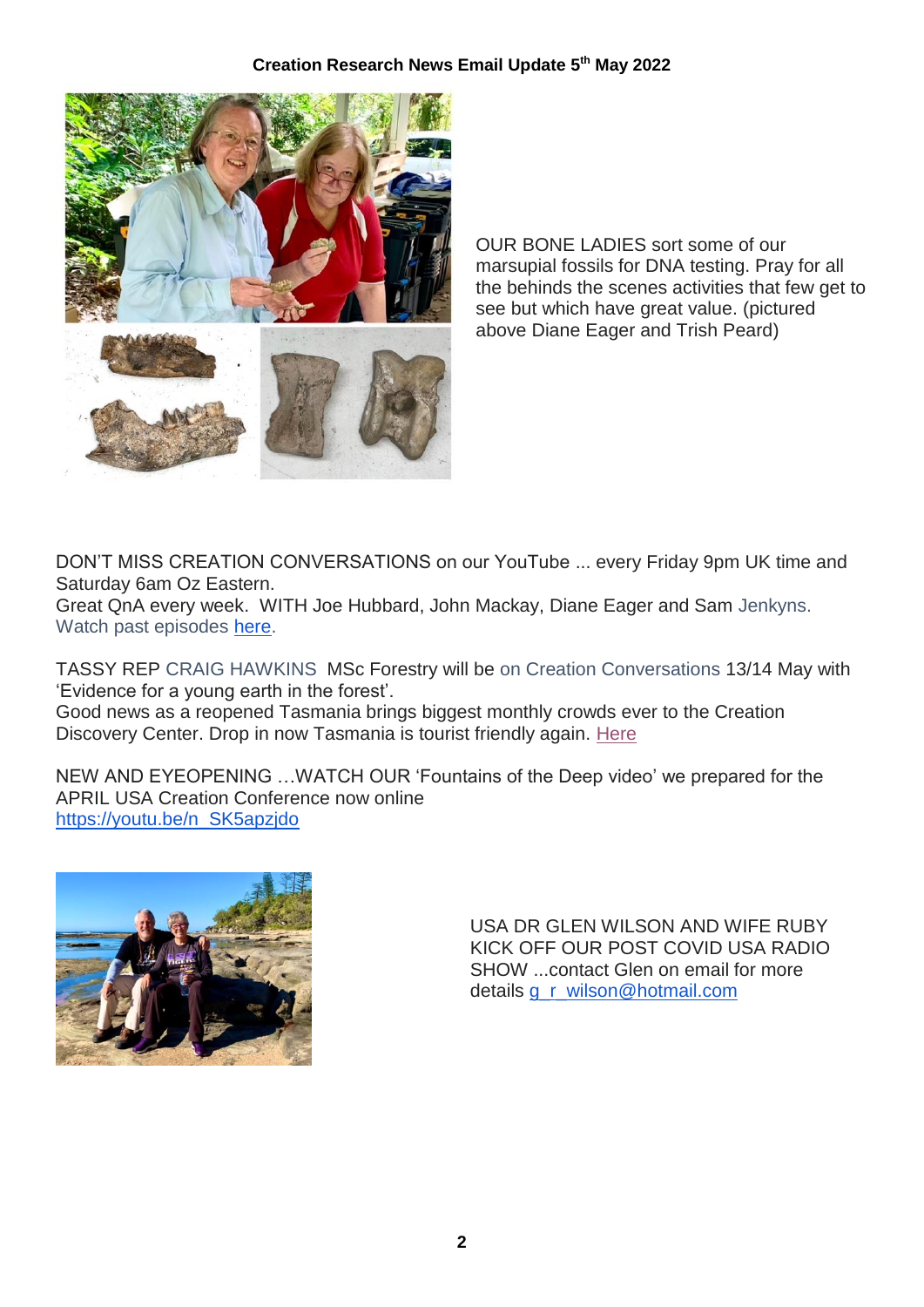SEPTEMBER UK FOSSIL CAMP COMING - Book now. More information [here.](https://nam12.safelinks.protection.outlook.com/?url=https%3A%2F%2Fcreationresearchcentre.com%2Fthe-rocks-cry-out-uk-convention%2F&data=05%7C01%7C%7C115fca1313a6411028db08da2e373df2%7C84df9e7fe9f640afb435aaaaaaaaaaaa%7C1%7C0%7C637873112068643786%7CUnknown%7CTWFpbGZsb3d8eyJWIjoiMC4wLjAwMDAiLCJQIjoiV2luMzIiLCJBTiI6Ik1haWwiLCJXVCI6Mn0%3D%7C3000%7C%7C%7C&sdata=6Nlma8Vtdis99tPHh%2FVxA0u4QTVG2QgVf0smC%2FMYoJw%3D&reserved=0)

'FUNTOON' FILE BACK UP AGAIN after crashing out back. Enjoy [here.](https://nam12.safelinks.protection.outlook.com/?url=https%3A%2F%2Fcreationresearch.net%2Fabout%2Fthe-funny-side-toons%2F&data=05%7C01%7C%7C115fca1313a6411028db08da2e373df2%7C84df9e7fe9f640afb435aaaaaaaaaaaa%7C1%7C0%7C637873112068643786%7CUnknown%7CTWFpbGZsb3d8eyJWIjoiMC4wLjAwMDAiLCJQIjoiV2luMzIiLCJBTiI6Ik1haWwiLCJXVCI6Mn0%3D%7C3000%7C%7C%7C&sdata=fVTnOie1p21oXJqdCdlmCcXw9EVCOyInYzQ9bdzYGWA%3D&reserved=0)

DONATIONS: Yes, we do need your help. Donation page [here](https://nam12.safelinks.protection.outlook.com/?url=https%3A%2F%2Fcreationresearchshop.net.au%2Fdonations%2F&data=05%7C01%7C%7C115fca1313a6411028db08da2e373df2%7C84df9e7fe9f640afb435aaaaaaaaaaaa%7C1%7C0%7C637873112068643786%7CUnknown%7CTWFpbGZsb3d8eyJWIjoiMC4wLjAwMDAiLCJQIjoiV2luMzIiLCJBTiI6Ik1haWwiLCJXVCI6Mn0%3D%7C3000%7C%7C%7C&sdata=YOvufoTg3iJ0FiGIdWNbg1gGulH97BzrNax9otCrtlw%3D&reserved=0)

## **Trilobite Eyes Inspire Bifocal Lenses**

TRILOBITE EYES INSPIRE BIFOCAL LENSES as researchers from China and the USA have studied the eyes of a trilobite named *Dalmanitina socialis*. These creatures had 'bifocal' eyes consisting of two lenses that bent light at different angles, enabling them to see both close up and far away objects at the same time. The researchers were "inspired by the optical structure of their eyes" to design a bifocal micro-lens system capable of taking snapshots of scenes containing objects as close as a few centimetres plus objects that are kilometres away at the same time. They also used a computer algorithm called a neural network, that mimics the human nervous system, to compensate for blurriness and aberrations in mid distance objects in the same scene. The research team wrote in their report: "Inspired by compound eyes of the trilobite Dalmanitina socialis, we design and construct a chiral light-field camera … Combined with a deep-learning-based neural network reconstruction algorithm, the system provides distinct aberration-free photographic capabilities, including the ability to achieve a polarization-controllable extreme DoF imaging while maintaining high spatial lateral resolution." (DoF – depth of field) References: [PhysOrg](https://nam12.safelinks.protection.outlook.com/?url=https%3A%2F%2Fphys.org%2Fnews%2F2022-04-prehistoric-creatures-record-setting-lenses.html&data=05%7C01%7C%7C115fca1313a6411028db08da2e373df2%7C84df9e7fe9f640afb435aaaaaaaaaaaa%7C1%7C0%7C637873112068643786%7CUnknown%7CTWFpbGZsb3d8eyJWIjoiMC4wLjAwMDAiLCJQIjoiV2luMzIiLCJBTiI6Ik1haWwiLCJXVCI6Mn0%3D%7C3000%7C%7C%7C&sdata=yHk7bQo2YKkJ5VFUR1TGseu09FL5S55eGFt1K12x8gk%3D&reserved=0) 19 April 2022, *Nature Communications* 19 April 2022 doi: 10.1038/s41467- 022-29568-y

ED. COM. Don't worry if you don't understand all the technical terms in the research team's conclusion. Just note the use of the words "inspired" and "design and construct". Researchers "inspired" in the right way would be giving honour and thanks to the Creator of the trilobite, as well as using their God given brains to design and build a similar system, and put it to good use. But all evolutionists who think either the trilobite built it, or that it came about by chance random processes deserve the condemnation set out in the Bible's book of Romans: "Claiming to be wise, they became fools" (Romans 1:22).

For more information on trilobite eye design see the question: Trilobite eye design was used in your latest DVD. What other evidence for design do they show? Answer [here.](https://nam12.safelinks.protection.outlook.com/?url=https%3A%2F%2Faskjohnmackay.com%2Ftrilobite-eye-design-used-in-your-dvd-what-other-evidence-for-design%2F&data=05%7C01%7C%7C115fca1313a6411028db08da2e373df2%7C84df9e7fe9f640afb435aaaaaaaaaaaa%7C1%7C0%7C637873112068643786%7CUnknown%7CTWFpbGZsb3d8eyJWIjoiMC4wLjAwMDAiLCJQIjoiV2luMzIiLCJBTiI6Ik1haWwiLCJXVCI6Mn0%3D%7C3000%7C%7C%7C&sdata=e6XfuJHF4ssGP5vp50yASTHQvCzA7Z1SfdNJ0Tq2Jjc%3D&reserved=0)

SEE TRILOBITE LENSES FOR YOURSELF ON THE VIDEO STREAMING NOW ON LINK ….Demolishing Darwin and Dawkins.

PTEROSAURS HAD COLOURED FEATHERS. Palaeontologists in Brazil have studied the large crest on the head of a pterosaur named *Tupandactylus imperator* and claimed to have found "simple and branched feathers" on the back of the crest. These "feathers" contained melanosomes – tiny vesicles of melanin pigment, which are also found in the feathers of living birds. What did they actually find, and do the melanosomes have any significance for the claims that dinosaurs grew feathers and evolved into birds? More details and our comments [here.](https://nam12.safelinks.protection.outlook.com/?url=https%3A%2F%2Fcreationfactfile.com%2F6532%2Fpterosaurs-had-coloured-feathers%2F&data=05%7C01%7C%7C115fca1313a6411028db08da2e373df2%7C84df9e7fe9f640afb435aaaaaaaaaaaa%7C1%7C0%7C637873112068643786%7CUnknown%7CTWFpbGZsb3d8eyJWIjoiMC4wLjAwMDAiLCJQIjoiV2luMzIiLCJBTiI6Ik1haWwiLCJXVCI6Mn0%3D%7C3000%7C%7C%7C&sdata=wCoZcpcUoRJ8lbYTNu3f%2BwYJYjs5BdgJ9%2Ffo1xa0Urw%3D&reserved=0) Illustration of Pterosaur from: Cincotta, A., Nicolaï, M., Campos, H.B.N. et al. Pterosaur melanosomes support signalling functions for early feathers. *Nature* 604, 684–688 (2022) doi: 10.1038/s41586-022-04622-3. Reproduced under Creative Commons Licence [CC BY 4.0.](https://nam12.safelinks.protection.outlook.com/?url=https%3A%2F%2Fcreativecommons.org%2Flicenses%2Fby%2F4.0%2F&data=05%7C01%7C%7C115fca1313a6411028db08da2e373df2%7C84df9e7fe9f640afb435aaaaaaaaaaaa%7C1%7C0%7C637873112068643786%7CUnknown%7CTWFpbGZsb3d8eyJWIjoiMC4wLjAwMDAiLCJQIjoiV2luMzIiLCJBTiI6Ik1haWwiLCJXVCI6Mn0%3D%7C3000%7C%7C%7C&sdata=1aRcfjrtuPzC1yhLkPnx1uP6igY6AFJ2j14jzbFiq8A%3D&reserved=0)